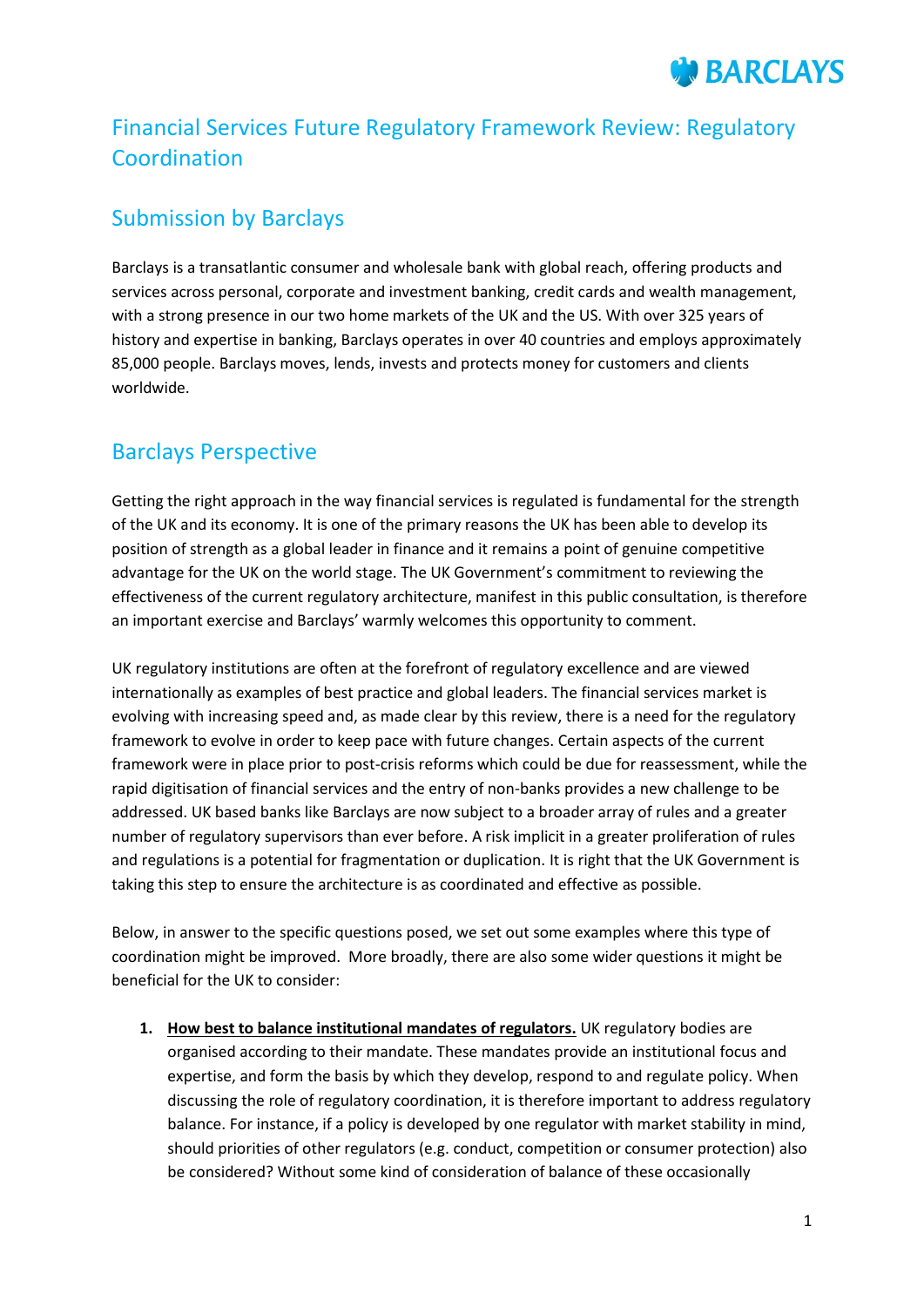conflicting mandates, there is a risk that regulatory policy can end up competing against itself. The challenge then is how to balance independent agents working on their understanding of their own individual mandate.

- **2. How to guarantee sufficient regard for economic growth.** The US Federal Reserve and the Bank of England both have missions to maintain monetary and financial stability, but the Federal Reserve also seeks to "promote optimal macroeconomic performance." A topic for consideration is whether an equivalent explicit mandate for the UK economy would be beneficial – not only for prosperity but for our global competitiveness. Australia, Hong Kong, Singapore, Japan, Malaysia and Canada all have similar objectives to ensure the regulatory regime supports the domestic sector and locally domiciled companies in competing in other markets. As the UK leaves the European Union, the economic competitiveness of the UK will become more important to maintain.
- **3. How to continue to ensure the strength of the UK's legal system as a point of competitive advantage.** A fundamental feature of why the UK is considered one of the best places to do business worldwide is our reputation for and commitment to the rule of law. The cornerstone of the UK legal system is integrity, independence and expertise; the predictability and certainty business accrues from the legal system is crucial for the longterm success of the UK economy. Government and regulatory bodies have an important responsibility to uphold that reputation. A necessary element of this is the need for institutions to be transparent in their processes and ensure they are predictable and bound by the law. A historically important foundation of UK institutional bodies is that they are underpinned by accountable hierarchies and operate according to set missions or mandates. Coordination is an important facet of this to ensure that bodies operate in a predictable and transparent fashion, and thereby build business confidence in their policy development. The UK regulatory architecture has a multiplicity of institutions, some not always strictly regulatory in remit, who make decisions with overlapping and far-reaching consequences.
- **4. Evolution of the financial sector.** When announcing the Future of Financial Services Review the then Chancellor noted that its relevance at this moment in time was due to both the UK's departure from the EU as well as because a significant proportion of post-crisis regulation has already been implemented. While these two represent significant shifts in the financial services sector, the role of digitisation and technological change could end up being of far greater systemic importance to the sector. Much akin to sector disruption in the high street to online commerce, in the taxi industry to app-based services, or in the television industry to subscription-based streaming services, the financial industry is evolving. New players have entered the market without being subject to the same regulations that consumers or market participants expect; be that not being subject to the Client Assets Sourcebook or fulfilling broader sectoral responsibilities to vulnerable customers. As stated in the Bank of England's Future of Finance review: "new business models are disrupting industries – and allowing the unbundling of business models with profound consequences." The review later states that such systemic changes raise fundamental challenges to traditional models of regulation, economic modelling and central banking. The shift to digitally enabled services has begun and will accelerate. We agree with the Bank of England's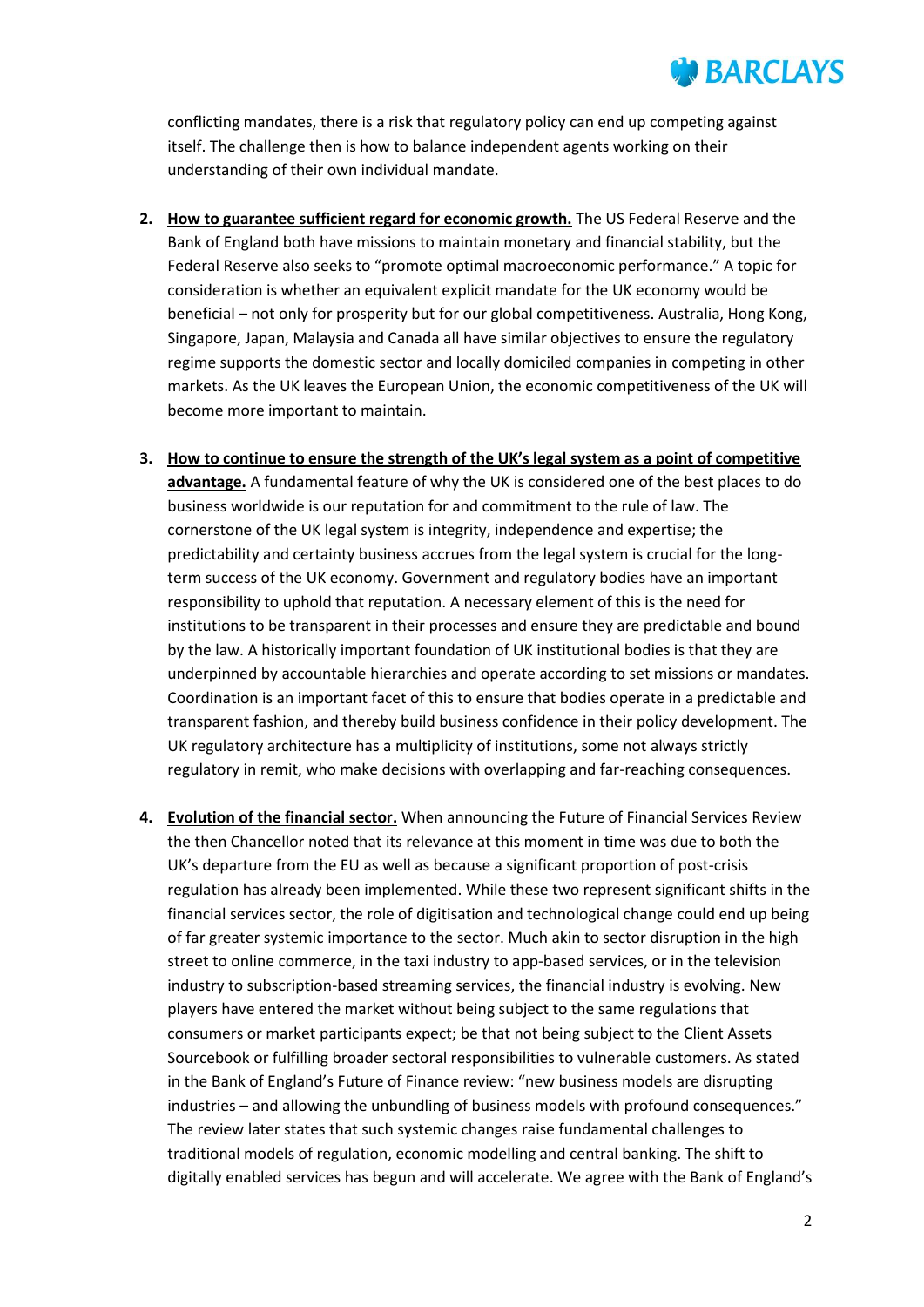

statement and believe that this review should bring into scope the significant disruption of the financial services sector and how this impacts the regulatory architecture.

# Consultation Questions

**1. How UK bodies, including the Treasury and regulators with jurisdiction over the financial services sector, work together to coordinate regulatory interventions for financial services firms ('regulatory interventions' includes regulatory changes, regulatory initiatives, publications, consultations and data/information requests):**

The Government is right to seek to take stock of how the UK regime is working and to what extent the regulators work together to ensure the best outcomes for the financial services sector, consumers of financial services, and the UK as a whole. In addition to the specific sub-questions posed (a, b and c below), there are also broader issues around the operation of the current regulatory architecture.

## **A Digital Financial Ecosystem – Reviewing the Regulatory Framework and Perimeter**

Barclays recognises the need for regulators to ensure timely regulatory action in order to protect consumers. Against this context, it is important to ensure that the regulatory framework, and the perimeter of the regulators, remains fit for purpose to regulate a digital financial ecosystem.

In the UK, we have seen the retail financial services ecosystem evolve over recent years, as digitalisation has enabled a wide range of new service providers to enter the market. These new digital service providers range from highly specialised fintechs operating in a specific area of the market, to large scale digital technology platforms operating away from their primary sector.

Barclays welcomes the positive outcomes that this increased competition is driving, in particular the rapid innovation that is transforming the financial services sector. However, these new digital providers often offer bank-like products and services similar to those provided by traditional financial services providers, without being subject to the same comprehensive regulatory framework as those traditional providers.

As a result, consumers can face a situation whereby similar products and services offered by different providers are afforded different levels of customer protection and regulation. For instance, deposits held with online payment service firms or E-money providers are not covered by the FSCS in the way that bank deposits are. This can be bewildering for consumers who are often unaware of the reduced level of protections and the greater risks to which they are exposed.

Barclays believes strongly that equivalent levels of protection should be provided to consumers regardless of the type of firm providing the service, or their license to operate. To this end, and to ensure that financial regulators in the UK continue to be able to regulate the sector effectively and protect consumers, the current regulatory framework, and indeed the regulatory perimeter, should be reviewed to ensure they remain fit for purpose in a digital financial ecosystem. This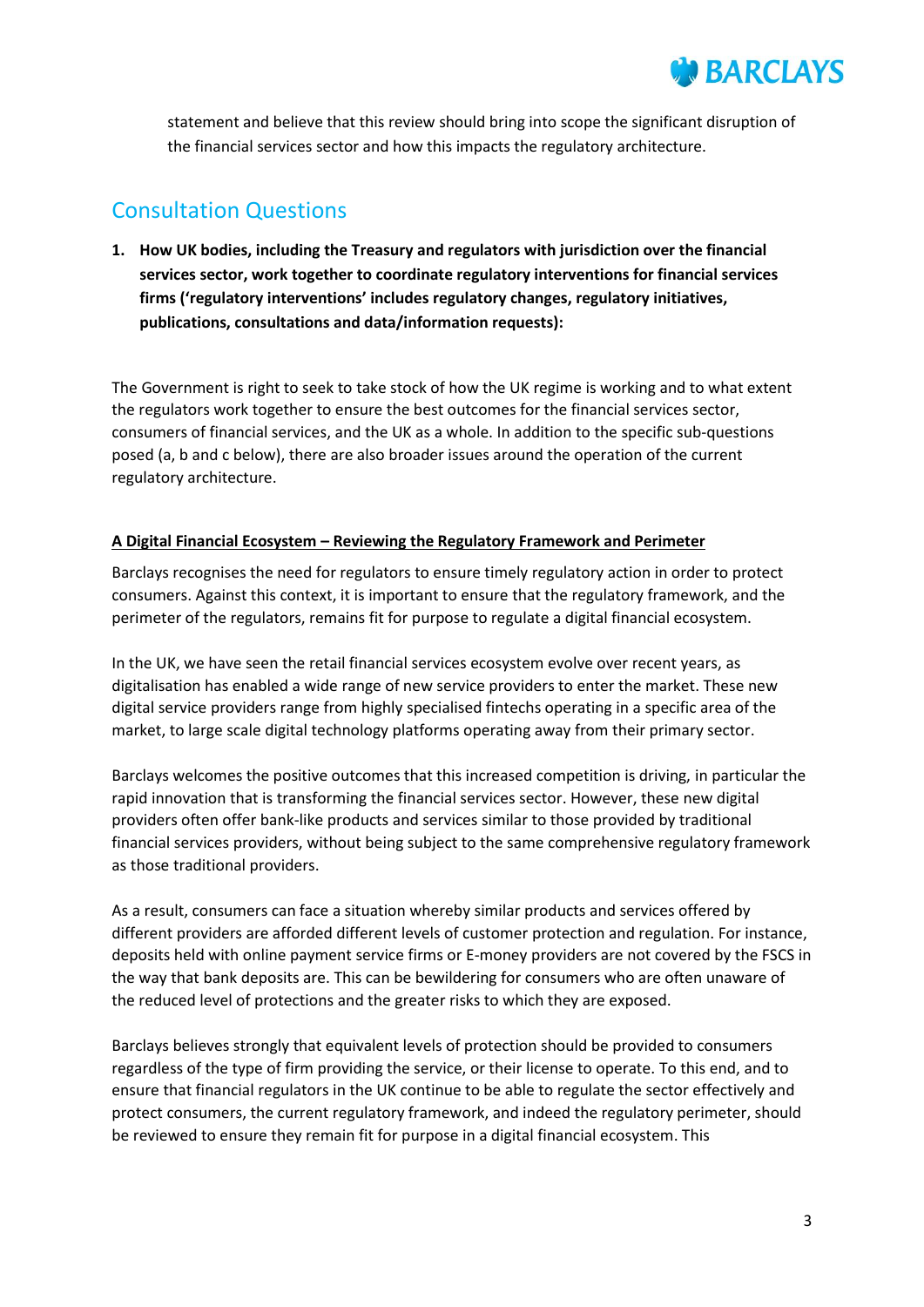recommendation is reinforced by reports from the Bank of International Settlements<sup>1</sup> and the Bank of England<sup>2</sup> which explicitly state a need to re-evaluate the regulatory perimeter, both internationally and domestically. Ensuring consumers can benefit from similar protections when accessing similar products and services seems like a standard which should be aimed for when reviewing regulatory architecture.

Similarly, equivalent prudential risks should be addressed through equivalent prudential regulation. In the current environment retail banks will currently hold more capital than a third party provider whilst conducting the same payment activity [we would be happy to discuss evidential data if needed]. Aside from issues of 'fairness' and consistency, there are also, potentially, consequences for financial stability. Moral hazard may result if tech firms, for example, invest less in screening projects and creditors. This can be exacerbated if firms fund the loans which they also originate thereby having less incentive to minimise the downside risk.

A new regulatory framework should be underpinned by the approach that any firms undertaking the same activity or providing the same product, generating the same risk should be subject to equivalent regulation on a proportional basis. It is important that market integrity is prioritised within any framework.

# **Regulatory Cooperation - APP Scams and Data Sharing**

The need for regulators to review their perimeter, and consider activity outside their traditional remit is also highlighted by the issue of Authorised Push Payment scams. Initial regulatory and industry efforts to tackle fraud and scams have focused on the financial services sector, even though the actual deception of consumers in APP fraud and scams is often effectively enabled by others in the wider ecosystem – i.e. firms beyond financial services such as online digital platforms.

Organisations which enable scams to take place should be held responsible for increasing their protections for customers. To this end, financial services regulators should look to work with regulators in other sectors to take a holistic approach to tackling scams, rather than taking a sectorby-sector approach. Barclays welcomes the emerging collaboration between regulators (FCA, PSR, Ofcom) on this issue, which we believe could provide a model for future cross-sectoral regulatory/industry interventions to protect consumers. HMT could use this momentum to formalise the coordination of regulatory activity between multiple sectors on key, pan-market issues. Datasharing, for example, offers clear opportunities for a whole of government initiative that could be taken forward in this cooperative manner.

Barclays notes the Government's recent proposals to introduce 'Smart Data' Initiatives and we are supportive of the idea of a cross-sectoral Smart Data Function to coordinate activity centrally. With bodies such as HMT, BEIS, DCMS, the Centre for Data Ethics and Innovation, CMA, and FCA all engaged in related projects, such as the proposal to launch a Digital Market Unit, the need for clarity and coordination is clear. Government should ensure that all parties are maximising the use of their resources on clear deliverables without duplication of effort. Clarification on the remit and

1

<sup>&</sup>lt;sup>1</sup> Bank of International Settlements (2019) Big tech in finance: opportunities and risk, https://www.bis.org/publ/arpdf/ar2019e3.htm

<sup>2</sup> Bank of England (2019) The future of finance, https://www.bankofengland.co.uk/report/2019/future-offinance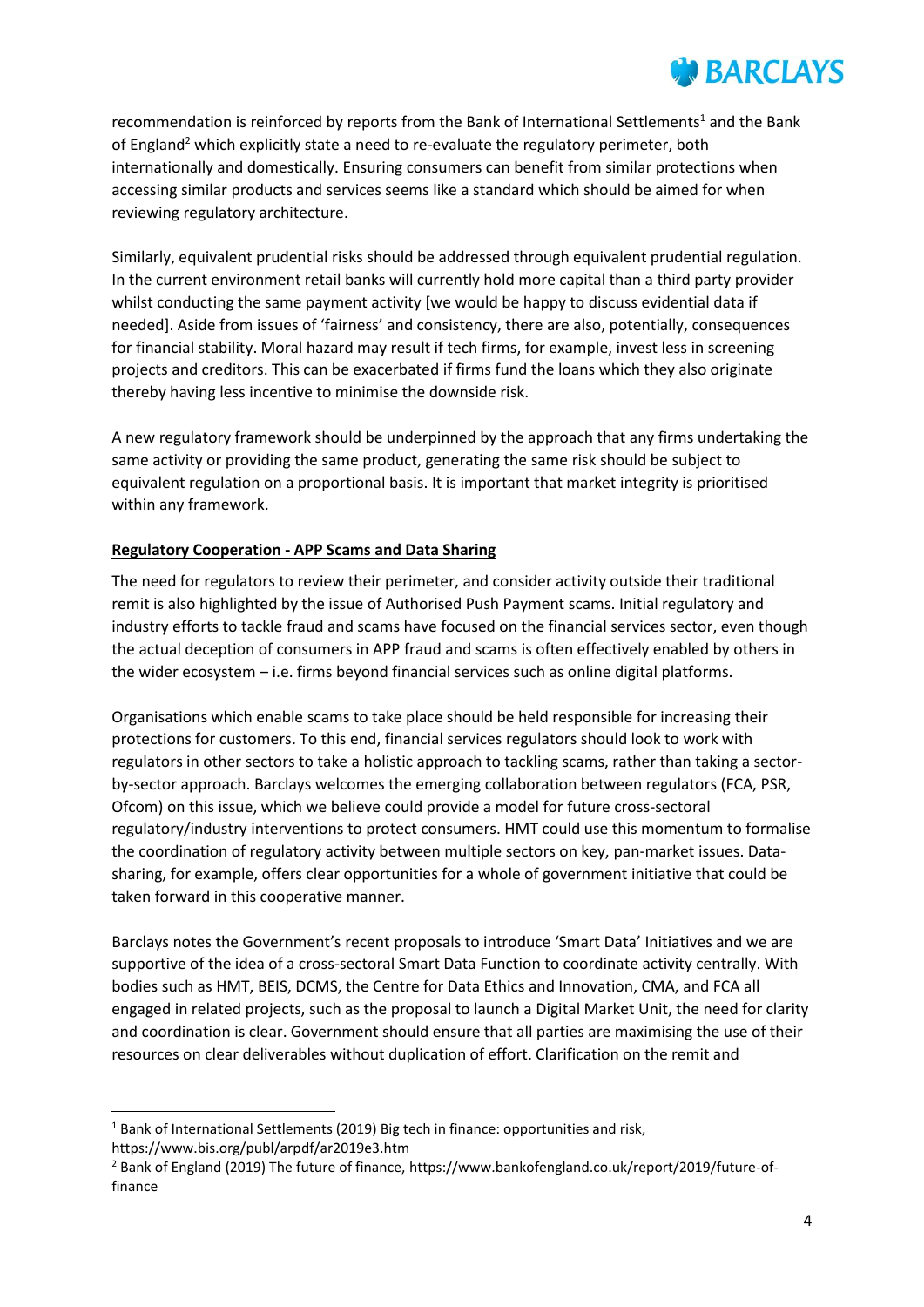

responsibilities of these organisations would also be an initial positive step towards a collaborative approach.

When considering data sharing, and the use of data, it is important to ensure a coordinated regulatory approach with the ICO. Data is becoming increasingly intrinsic to the business models of firms that offer financial services products, both within and outside of the current financial services regulatory perimeter. For example, Open Banking has enabled consumers to share their financial data with third parties. This will grow in importance as the FCA considers additional Open Finance opportunities for the sector. It is therefore crucial to increase coordination between Financial Services regulators (including the CMA in relation to cases in the financial services sector) and the ICO. Firms that are direct recipients of Open Banking data do fall under the regulation of the FCA (TPPs), and yet onward sharing (e.g. by TPPs to other 3rd parties, through contractual arrangements) is possible. This means that financial services transaction data can increasingly be held, processed, stored and used by firms that fall outside of the financial services regulatory perimeter – albeit under the remit of the ICO.

As outlined in customer research commissioned by Barclays, participants 'place a special value on their financial data<sup>'3</sup>, in part due to social norms that encourage people to keep their financial data private. Additionally, customers were concerned about what could be inferred from their financial data, including what it could reveal about their circumstances, behaviour and personality. Therefore, we would encourage close coordination between the FCA and the ICO regarding matters of data loss or misuse, when it comes to financial services data.

Furthermore, we would recommend coordination between regulators and Government in the development from Open Banking to Open Data (e.g. through the Smart Data Initiatives, and the proposed establishment of a cross-sectoral Smart Data Function), to achieve the benefits of interoperability, consistency and standardisation as more sectors are brought into scope.

#### **Liability for Third Party Data Breaches**

Barclays also believes Government and regulators should consider whether the liability regime for data breaches remains fit for purpose in a world where third parties have access to data traditionally held only by a primary service provider. With data likely to be distributed across a greater number of providers, there is a risk that certain providers may have lower data security standards than others.

To avoid the risk that primary data holders are liable for breaches at third parties, the Government, ICO, and other regulators should review the liability framework for data breaches to ensure that firms that allow data losses bear the full costs of those losses, including any costs of other parties that can be accurately associated to their data loss. Otherwise, the parties that suffer the data breach will never have a full incentive to prevent them in the first place. A formal review of the liability framework would also provide much needed clarity to consumers; it is important that they know who is responsible and who to approach in the event of a data breach or if their data has been misused.

Barclays also believes Government should consider whether the liability regime for data breaches remains fit for purpose in a world where third parties have access to data traditionally held only by a primary service provider. With data likely to be distributed across a greater number of providers, there is a risk that certain providers may have lower data security standards than others. To avoid

**.** 

<sup>3</sup> Open Banking Data Sharing Dilemmas, Ipsos Mori, Feb 2018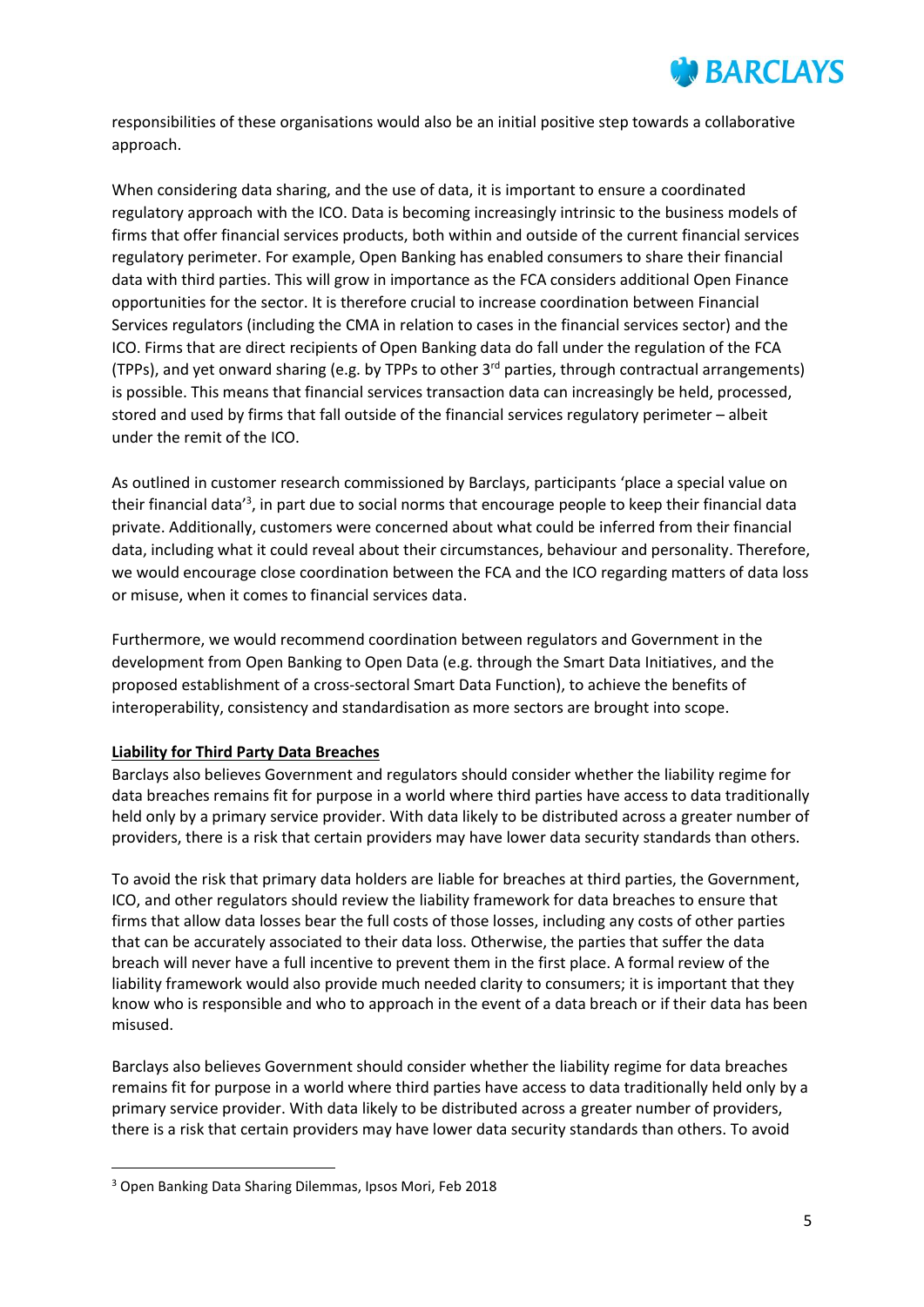the risk that primary data holders are liable for breaches at third parties, the Government should review the liability framework for data breaches to ensure that firms which allow data losses bear the full costs of those losses, including any costs of other parties that can be accurately associated to their data loss. Otherwise, the parties that suffer the data breach will never have a full incentive to prevent them in the first place. A formal review of the liability framework would also provide much needed clarity to consumers; it is important that they know who is responsible and who to approach in the event of a data breach or if their data has been misused. Barclays believes Government could also consider imposing non-financial penalties, for example restrictions on access to Smart Data Initiatives, if a firm has been proven to misuse data, or been involved in a significant data breach. This will encourage best practice across firms of all sizes, who may consider the threat of restricted access to data more significant than a financial penalty, and therefore be more likely to ensure they are utilising data ethically, with the appropriate permissions, and are taking care to secure the data properly.

## **Regulatory perimeter – Implementation Concerns Outside Regulatory Perimeter**

There may be instances where delivery of the outcomes sought by new regulation depend on changes being made by firms outside of the financial services regulatory perimeter. These firms do not have a regulatory requirement to complete that delivery, particularly within a specific timeframe. A bank would, therefore, have to balance their own regulatory requirements, whilst seeking to minimise detriment to their customers. For example, for certain online payments, the Second Payment Services Directive (PSD2), requires banks to ensure that transactions comply with new Strong Customer Authentication requirements. For these standards to work effectively, ecommerce merchants are required to upgrade to the latest payments acceptance technology (e.g. Visa 3D Secure).

Merchants fall outside of the financial services regulatory perimeter, and therefore should they choose not to upgrade, or are not able to invest within the given timescale, then the banks will be in the position of either not meeting the regulation, or declining the payment. In this case, the FCA has worked with industry to facilitate a transition period, to allow more time for industry and merchants to prepare for SCA<sup>4</sup>. Without this interaction between regulators and industry, significant customer detriment could have occurred, through multiple declined payments causing disruption to customers' ability to transact online. When considering the volume of payments that would fall in scope of SCA requirements, and therefore the number of transactions that would have been declined, this could also have had a knock on effect on the wider economy. It is worth noting that the challenge of needing merchants to invest in upgraded technology, without a regulatory mandate to do so, remains. Therefore, continued coordination between industry, merchants, and the regulators, will be required. A similar challenge is also exhibited with the introduction of SCA rules for contactless payments, which requires merchants to invest in upgrading to the latest POS terminal technology.

Finally, to help ensure good customer outcomes, as well as timely delivery of regulatory implementation, multiple actors are often required to work together in lockstep. For example, to deliver Confirmation of Payee, a tool which will ultimately provide benefit to customers, many players are required to align and work together including Pay.UK, industry and the OBIE, to ensure that clear and consistent delivery requirements are defined, and realistic implementation timelines are committed to. These interdependencies must be recognised, as the final outcome will be dependent upon all parties agreeing and committing to the overall plan, and the parts that they each play.

 $\overline{a}$ <sup>4</sup> [https://www.fca.org.uk/news/press-releases/fca-agrees-plan-phased-implementation-strong-customer](https://www.fca.org.uk/news/press-releases/fca-agrees-plan-phased-implementation-strong-customer-authentication)[authentication](https://www.fca.org.uk/news/press-releases/fca-agrees-plan-phased-implementation-strong-customer-authentication)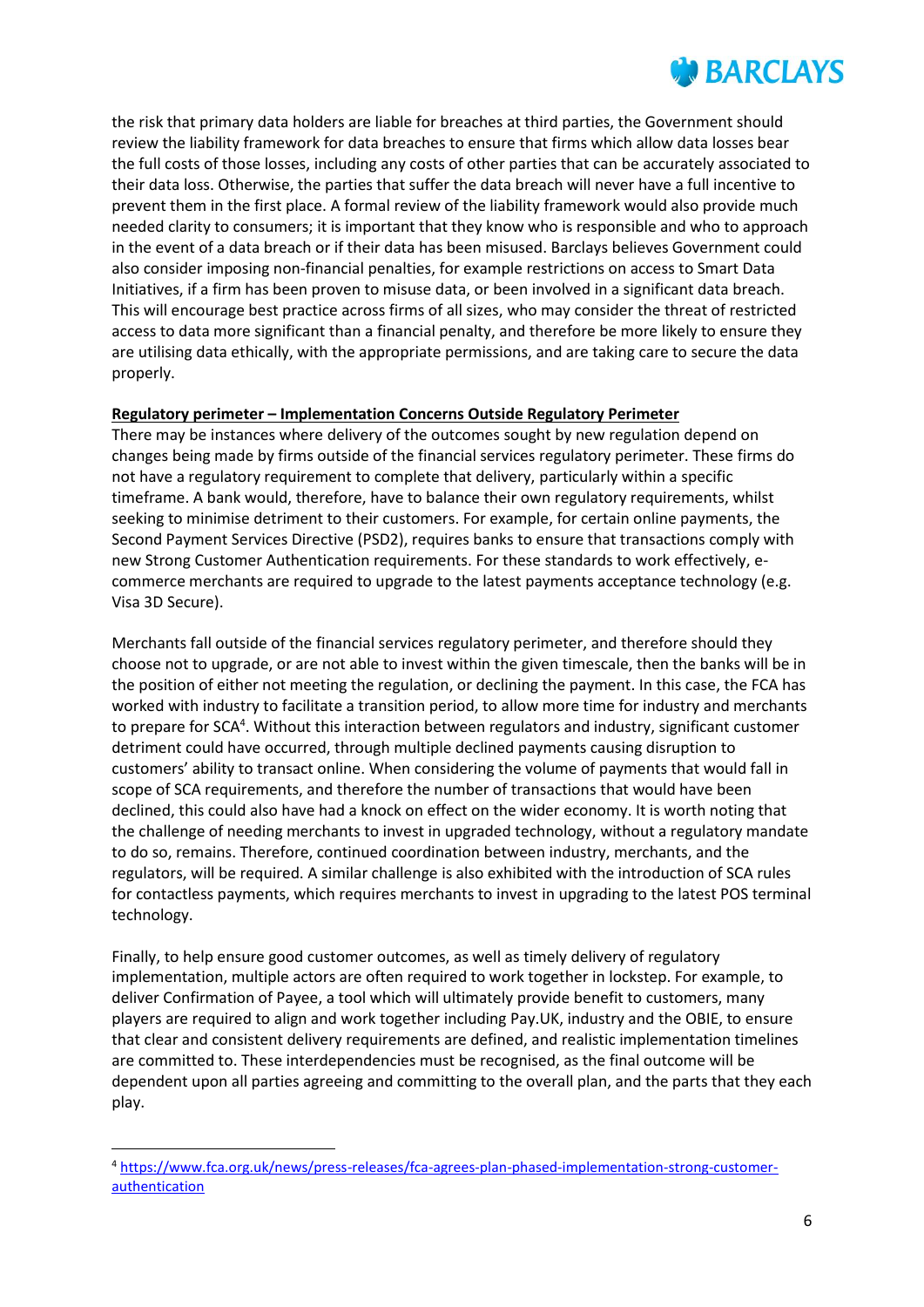

#### **Conclusion**

- Government should ensure the regulatory framework is underpinned by the approach that any firms undertaking the same activity or providing the same product, generating the same risk should be subject to equivalent regulation.
- Financial services regulators should work with regulators in other sectors to take a holistic approach to tackling online fraud and scams, rather than taking a sector-by-sector approach.
- Government should clarify the remit and responsibilities of all parties exploring data sharing in the UK, and ensure strong collaboration between sector regulators and the ICO.
- Government and regulators should jointly review the liability framework for data breaches to ensure that firms that allow data losses bear the full costs of those losses, including any costs of other parties that can be accurately associated to their data loss.
- Greater consideration should be given to the impact of regulation on firms outside of the financial services regulatory perimeter.
- **a. How UK bodies balance the benefits to consumers of financial services (both individual and businesses) of timely regulatory action against the impact on firms of meeting potentially challenging timeframes on requirements.**

## **Appropriate Time for Implementation of Regulatory Change**

It is important that industry is provided with an appropriate period of time to implement any regulatory changes, when the final proposals have been determined by policymakers. Unfortunately, there have been examples where the implementation deadlines set by policymakers have been unrealistic. For example, the seven largest institutions were initially provided a deadline of less than a year to implement the Confirmation of Payee initiative. This required significant systems changes across every channel of delivery in both retail and corporate banking. The impact across the industry can be extensive. The implementation timeframe suggested was therefore insufficient and had to be changed. Regulators should engage with industry to understand timeframes to ensure that the positive customer outcomes being sought by the regulatory change can be met in a safe manner that maintains stability and resilience.

Furthermore, in the development of EU legislation and regulation, final details of requirements are often not confirmed until shortly before the implementation deadline, making implementation by industry even more challenging. For example, some Regulatory Technical Standards under the Markets in Financial Instruments Directive (MiFID) remained in negotiation until the month before the implementation deadline. In some cases, final details may not be confirmed until after the implementation deadline, for example when a Q&A is finalised which changes the interpretation of regulations theoretically already implemented. Whilst we appreciate that interpretations of law will invariably develop over time, a high degree of certainty should be required before there is an expectation of implementation of the rules by firms.

Insufficient time for implementation, as well as overlap and multiple change requirements on the same systems mentioned elsewhere, creates greater risks that firms may fail to meet the deadline, or are forced to rush their implementation to avoid missing the deadline. Rushing to implement regulatory change risks sub-optimal outcomes for consumers and greater risk of operational incidents. Regulatory change should take place within a firm in a safe manner, with sufficient time to ensure appropriate testing and implementation has taken place. Pressures on this process serves only to increase risk. For example, Barclays makes roughly 25,000 tech changes each month, all of which carry with them a degree of operational risk (although we implement with a 99.8% success rate). Approximately half of these changes are driven by the need to implement Government / regulatory requirements, with recent examples including the implementation of ring fencing, Open Banking and Cheque imaging.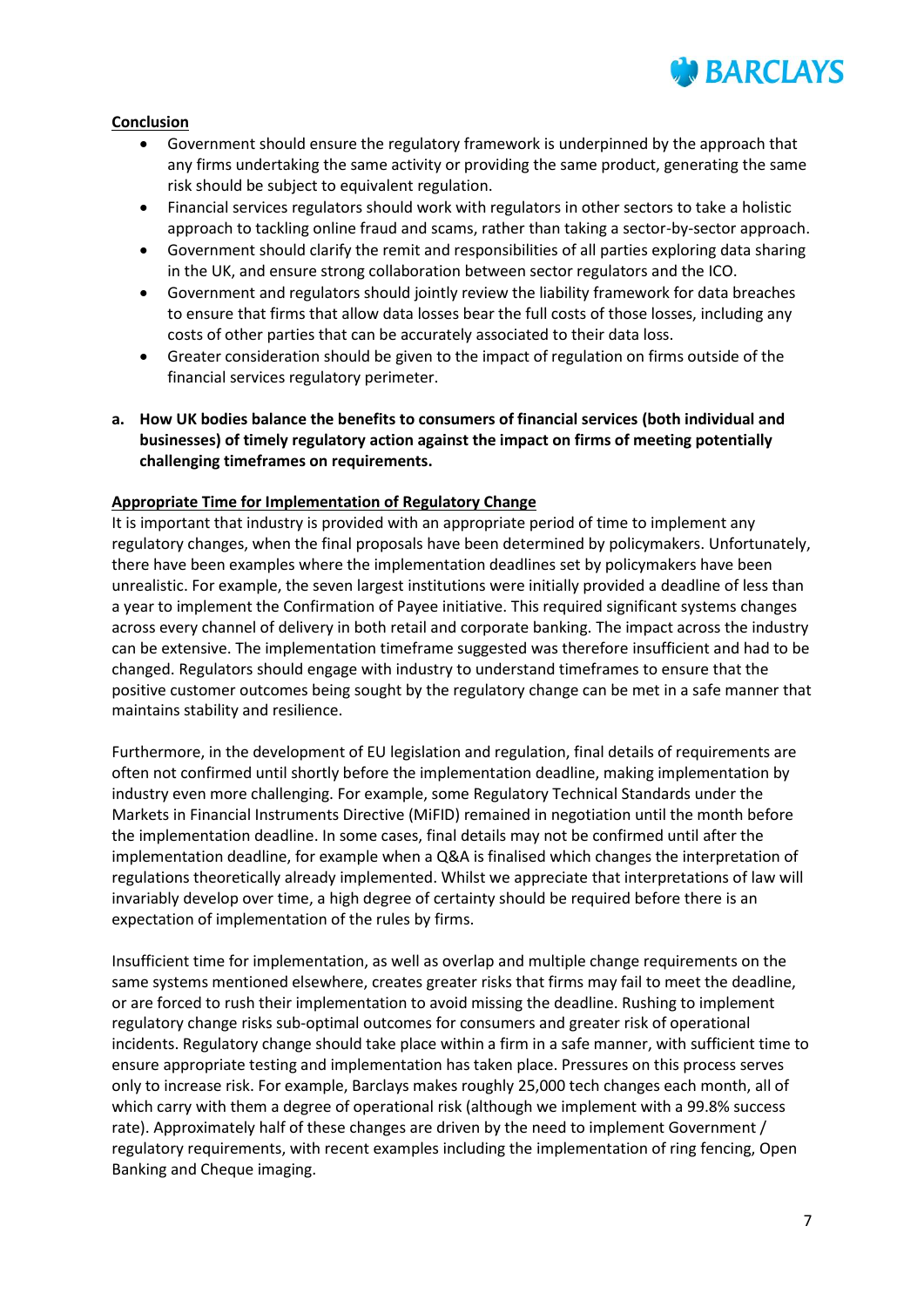

## **b. How UK bodies understand and assess the overall impact of simultaneous regulatory interventions on firms, particularly in the way these are sequenced and how they consider the wider regulatory landscape.**

The complexity of topics that regulators cover means that some level of overlap in regulatory coverage is inevitable, but this also can help in producing more rounded policy. A system that encourages greater regulatory cooperation should seek to ensure that the combined regulatory pipeline is appropriate and does not put undue burden on firms. This is especially important given the requirement for firms to test and ensure infrastructure and systems are ready, following regulatory change programmes.

#### **Examples of Effective Coordination in the UK**

There are various examples of effective coordination between regulators on policy issues. On climate change and sustainability, for instance, there are various regulators with overlapping responsibilities: the PRA is responsible from a financial stability perspective; the FCA from a market integrity and consumer protection perspective; and the Pensions Regulator from a pension beneficiaries' protection perspective. There was clear, effective coordination between regulators in relation to the PRA's climate financial risk consultation and the FCA's sustainable finance consultation. The PRA, FCA and the Pensions Regulator also published a joint statement demonstrating their alignment with each other, and with the Government, regarding its Green Finance Strategy. This close cooperation and coordination allowed firms to engage more effectively, developing one response that could be used for two consultations.

A further example of effective coordination and cooperation between regulators is the access to cash agenda. Instead of creating a new Cash Authority, the Government established a Joint Authorities Cash Strategy Group, bringing together HM Treasury, the PSR, the FCA and the Bank of England, avoiding potential duplication and overlap between existing regulators. We welcome this coordinated approach and would encourage government to replicate it going forward.

Another example of effective coordination has been in the development of a supervisory approach to recovery and resolution. The UK regulators have successfully established crisis management groups (CMGs) with overseas regulators in order to supervise G-SIBs for recovery and resolution purposes. The resolution of cross-border financial groups is, by its very nature, dependent on effective cooperation and coordination between home and host authorities. There is accordingly much to be learned from the UK regulators' experience of running CMGs. Operational resilience is another example of coordination between the PRA and the FCA.

#### **Greater Air Traffic Control of Regulation Required**

Barclays believes there should be greater levels of coordination between regulators to understand the overall impact on firms of simultaneous regulatory interventions. There have been instances where firms have been required to undertake multiple change programmes simultaneously, in order to comply with regulatory interventions and legislation from different institutions. While an intervention may be a key priority for one regulator and therefore have a tight implementation timeframe, other institutions may also have priority initiatives that have similarly tight, and potentially overlapping timeframes.

The impact of an uncoordinated approach can include:

 **Operational risk** - the challenge of implementing major change programmes from multiple regulators simultaneously could risk undermining firms' operational resilience. Many firms may run their systems and processes using the same underlying technology infrastructure.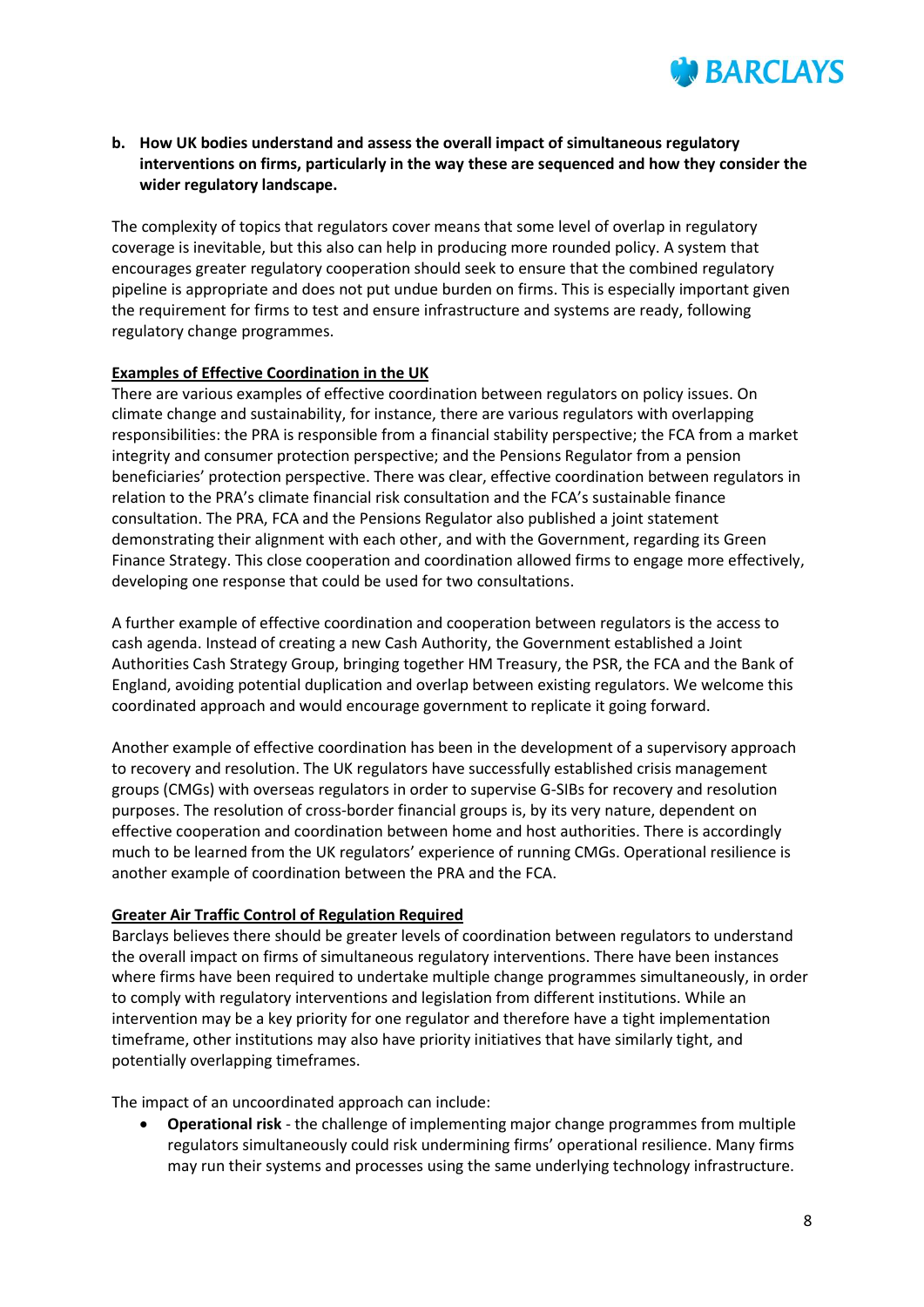

Making multiple changes to these systems simultaneously, to deliver multiple regulatory interventions, creates unnecessary risk of operational incidents and potentially service disruption to customers.

- **Insufficient capacity** the limited availability of human resources, i.e. expert staff, can make delivery of simultaneous change programmes challenging. These expert staff are required to design, deliver and ultimately test any changes before they can be formally launched. This process can be time intensive meaning there may be limited bandwidth to manage multiple programmes. It may not be possible to simply hire extra resource to meet this demand as change programmes require expert staff with experience in delivering significant technology change programmes as well as knowledge of the idiosyncratic infrastructure, operations and processes of the distinct institution they work for. Furthermore, regulatory change initiatives are industry wide, meaning multiple firms would likely be seeking to hire industry experts from a limited pool of talent.
- **Impact on innovation** the ability for firms to innovate for the future is also inherently reliant on the same employees involved in regulatory or institutional change. As well as limited resource to manage and deliver the change, there are also limited release cycles, technical delivery slots, and finite budgets from which to fund change programmes. Regulatory deliveries will take priority over innovation and strategic investment, to ensure that firms meet their regulatory responsibilities. Hence, back-to-back and overlapping regulatory change programmes can inhibit a firm's ability to innovate for their customers, and develop or enhance the underlying infrastructure, of its own accord.

Barclays therefore believes that Government should look to introduce a system of 'air traffic control' to coordinate regulatory interventions from all regulators, and ensure the impacts of implementation on firms are fully considered. A potential solution could include a shared regulatory delivery calendar. This would outline periods of regulatory implementation across multiple regulators, including key deadlines, therefore demonstrating where firms will already face significant reliance on resource. Regulators and industry could work together to ensure that the calendar is up to date, and includes realistic delivery slots, so that this shared tool can be used when planning new regulatory delivery timeframes.

#### **Market Studies and Remedies**

The CMA, FCA, PSR and HMT could increase coordination in relation to markets cases and remedies in the financial services sector, to ensure that any duplications or overlaps are in the best interests of consumers and represent a proportionate intervention on firms. It is our view that the regulators should take a more holistic approach to both market studies and remedies, ensuring that such reviews consider more effectively any remedies in force, regulatory changes in train and changes to the competitive landscape.

Notwithstanding the amount of time and resource, for both regulators and firms, of reviewing remedies, if the CMA is in the future empowered to issue fines for non-compliance with its markets remedies, which often have no de minimis provisions, it will be all the more important to ensure that those remedies remain fit for purpose and continue to provide benefits for consumers, in the context of the rapidly changing competitive and regulatory financial services environment, without imposing an undue burden on firms.

An example of this is the CMA's Retail Banking market investigation remedy of personal current account holder alerts. It was always envisaged that once the CMA's Retail Banking Order had come into force the FCA would work to see where it could support the outcomes of the CMA's review. As part of its High Cost of Credit: Overdrafts review, the FCA announced in December 2018 a set of alerts rules to come into force from mid-December 2019 (in parallel to other FCA mandated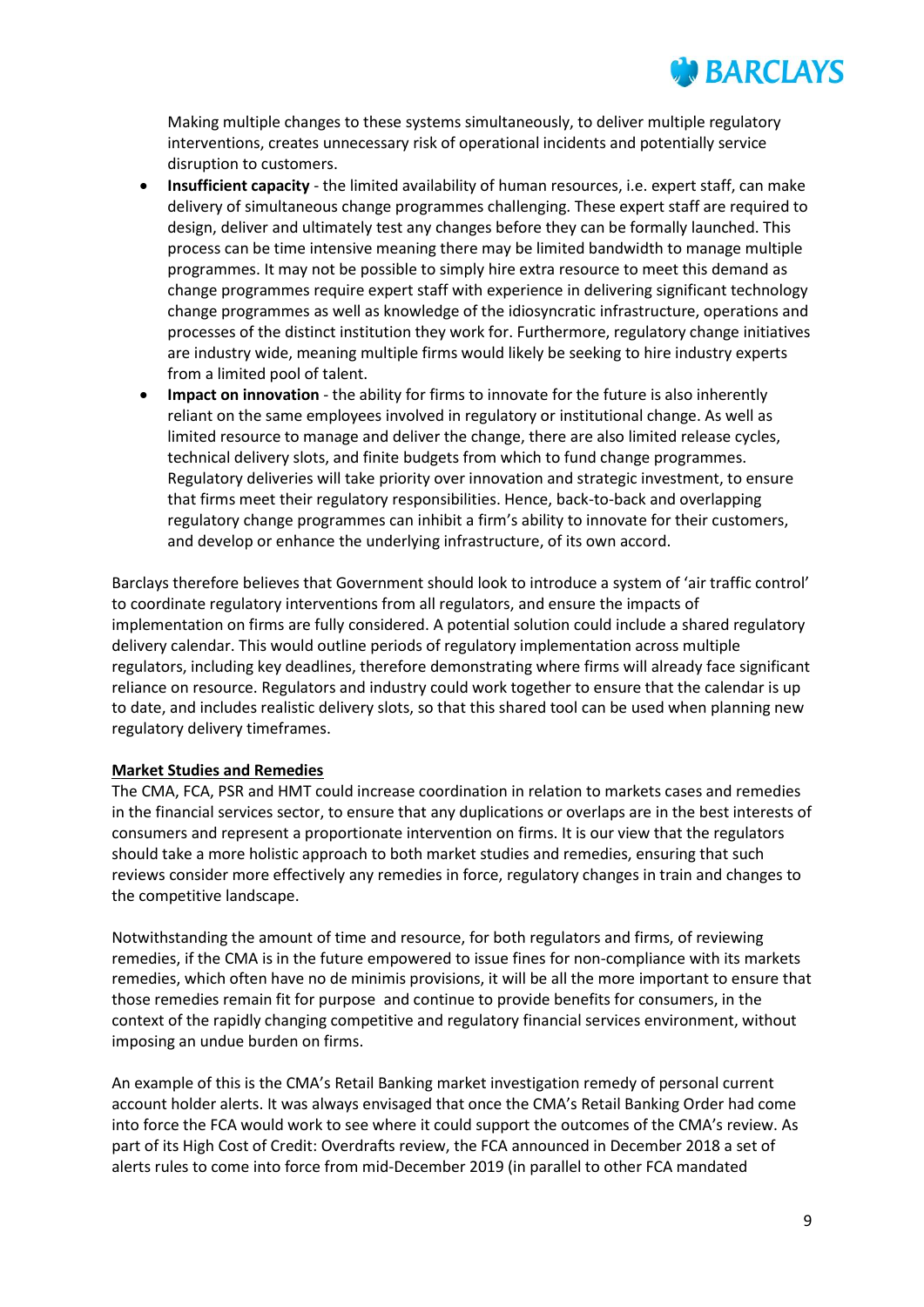changes). In July 2019, the CMA began a consultation on amending its Order in relation to alerts, and issued a provisional decision in September stating that it would revoke the alerts section of the Order, although the final decision is not expected until November 2019. The FCA indicated it had been in dialogue with the CMA, but it was not clear for some time as to how a dual (and not directly overlapping) alerts regime would be avoided come December 2019, i.e. whether firms would be expected to comply with both the CMA and FCA rules, and whether this would cause confusion for firms and/or customers.

## **Supranational Institutions**

Regulatory consistency is also essential in a global markets environment. Consideration of how regulation interacts in Europe, APAC and America is essential in order to ensure UK growth in a global economy. Coherence and coordination at the international level is crucial, especially given the UK's role as a hub of international finance and professional services. The UK should maintain its development and promotion of international standards abroad, both to preserve confidence in the UK financial services industry and minimise regulatory arbitrage. The risks of regulatory fragmentation have been well considered by the FSB and IOSCO, and is a G20 focus and we support many of their conclusions.

#### **Enhanced UK Regulation**

The UK has a strong tradition of going further than global standards set by international bodies, oftentimes demonstrating a rigorous approach to best practice and capturing activity or products that EU regulation or global standards have not sought to regulate more closely. This tendency can however lead to detrimental consequences as well, in particular for the competitiveness of UK firms.

In July for instance, the PRA issued final guidance on the capital treatment of limited and nonrecourse margin lending under the revised Supervisory Statement SS17/13 – Credit Mitigation. The Supervisory Statement is applicable to UK banks, building societies and PRA designated investment firms that fall under the Capital Requirements Regulation (CRR). Therefore, it is not relevant to UK branches of firms established in non-EEA countries, hedge funds, private equity funds or insurance firms. It is also not applicable to foreign banks operating out of subsidiaries established outside of the UK. This will arguably put UK banks and investment firms at a competitive disadvantage as the firms which are out of scope will be able to extend limited recourse margin loans to UK counterparties with potentially more favourable capital treatment (and pricing) compared to foreign firms operating out of their UK branches.

It is important to note that the PRA made it expressly clear in its later policy statement that it did not consider that the issues (including competition concerns) raised by the UK banks in the responses to the Supervisory Statement warranted any further consultation. This is one example of the effect of gold-plating in putting UK banks at a competitive disadvantage to their foreign counterparts. It also demonstrates how this disadvantage can also impact the ability to compete with foreign banks who are operating out of UK branches servicing UK wholesale clients.

#### **Dispute Resolution**

The role of independent dispute resolution, for example through the Financial Ombudsman Service (FOS), plays an important role in customer protection, support and recourse, and allows easy, cheap and reliable resolution on the basis of what is "fair and reasonable in the circumstances of the case." Barclays supports this service: we consider it important customers have such an avenue to advance their complaints or issues. Further, we believe that for vast majority of issues, this role is executed with skill and delivers a positive impact to the wider market.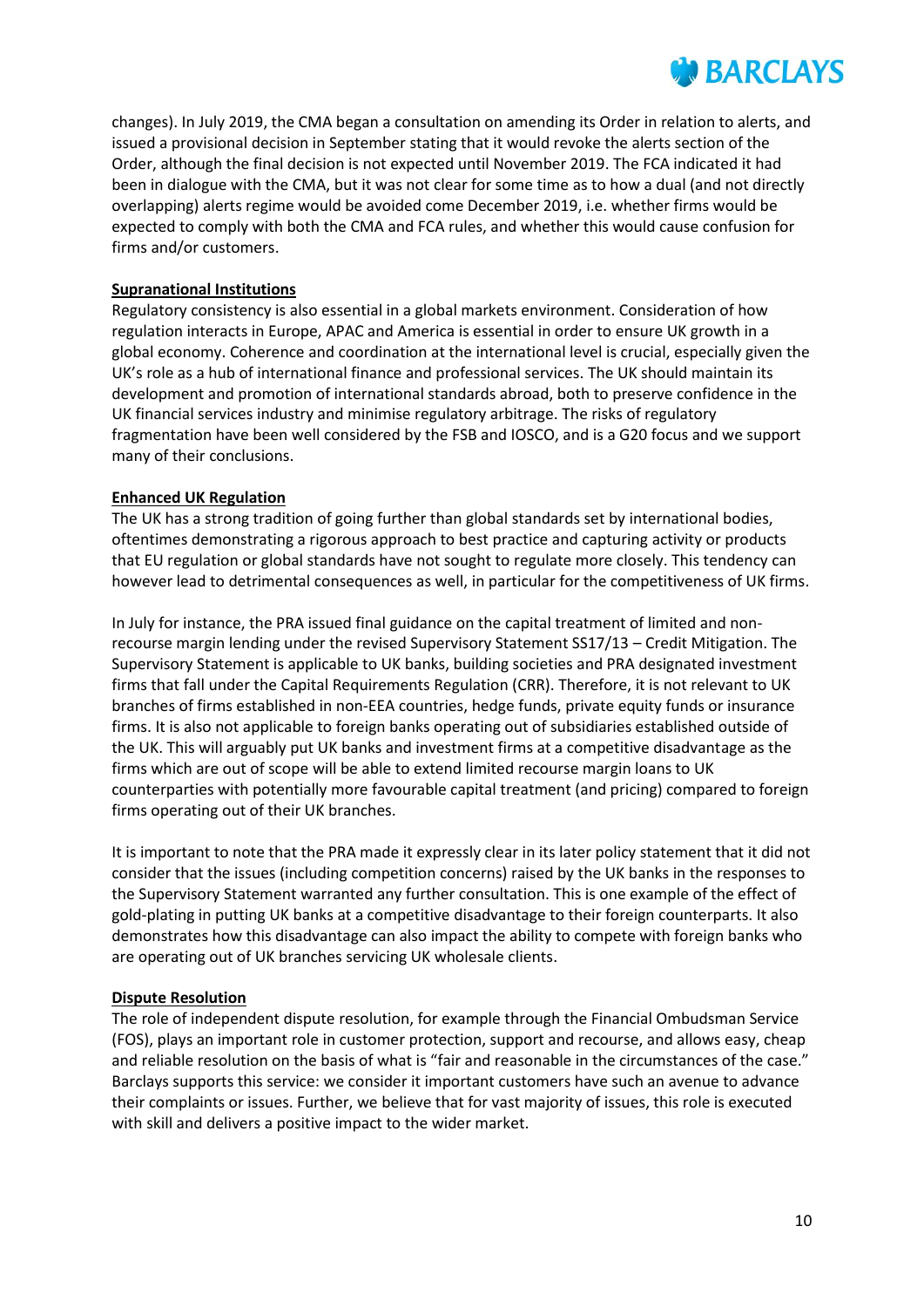However, there is a danger that some decisions of these bodies can unintentionally extend beyond the specific consumer dispute under consideration, into broader areas such as the adequacy of product construction or the fairness or terms of implementation. As such, there is an opportunity for stronger alignment between these bodies and the peak industry regulator to ensure broader impact on the industry is in line with existing law and regulation. This should be a goal of the regulatory alignment this Consultation proposes and in doing so will ensure these bodies' unique perspective is formally included in the regulatory framework and the broader financial ecosystem, driving better customer outcomes.

## **c. Whether UK bodies request the right amount of information from firms as part of the policymaking process, and whether these processes provide an adequate opportunity for firms to highlight the impact of proposed changes.**

## **Sufficient Time for Industry Consultation**

As new legislation and regulation is being developed by policymakers, it is hugely important that industry has an adequate opportunity to consider and respond to the proposals. An industry standard for consultation periods has traditionally been 12 weeks, however, there are various examples of much shorter timeframes, some as short as four weeks. This is insufficient for industry to engage. Barclays believes that industry input is vital to the development of fully considered regulation. Regulators should therefore ensure they provide sufficient period of time for industry to consider the impact of any proposed changes and develop a response to government.

Traditionally, consultations have focused on the content of the policy under consideration, but as the importance of technology has increased, regulators are now additionally engaging with industry on the detailed and technical implementation of the regulatory delivery. Early engagement on both of these elements is of important.

- When considering policy content, regulators should continue to use formal consultations, but should also engage more generally with industry to identify areas of potential focus. Firms are able to provide context, detailed information and supporting data, to help the regulator understand the issue in more detail. Firms should continue to be engaged prior to any final policy decisions being taken.
- When considering technical implementation, regulators should continue to work with industry to define requirements, whilst also considering the wider regulatory delivery landscape, as outlined in the previous responses. When introducing new technical standards, we would highlight the benefits of the consultative governance structure that has helped to shape the delivery of Open Banking. Established institutions, Third Party Providers (TPPs), and consumer and SME representatives worked with technology experts and a central organising entity to develop the standards, guidance and frameworks that facilitated the implementation of the initiative. Working Groups were established with specific focus areas, such as technical standards development, legal, data security and fraud, to bring together experts in these fields to rapidly problem-solve as new challenges were identified. Customer research was undertaken at key stages, to ensure that priorities such as consent, transparency and control were delivered to customers' expectations. This approach encouraged all players within the ecosystem, both current and new, to be involved in the development and delivery of the standards and best practices, which in turn led to better customer outcomes. This process demonstrated how industry can work with regulators and the wider ecosystem to consider the needs of all sections of the market, and develop a realistic, balanced and customer-outcome driven approach. It should also be noted that when establishing an approach such as this, it is equally important to consider and define upfront the scope of this work, to ensure that there is a clear end-point once the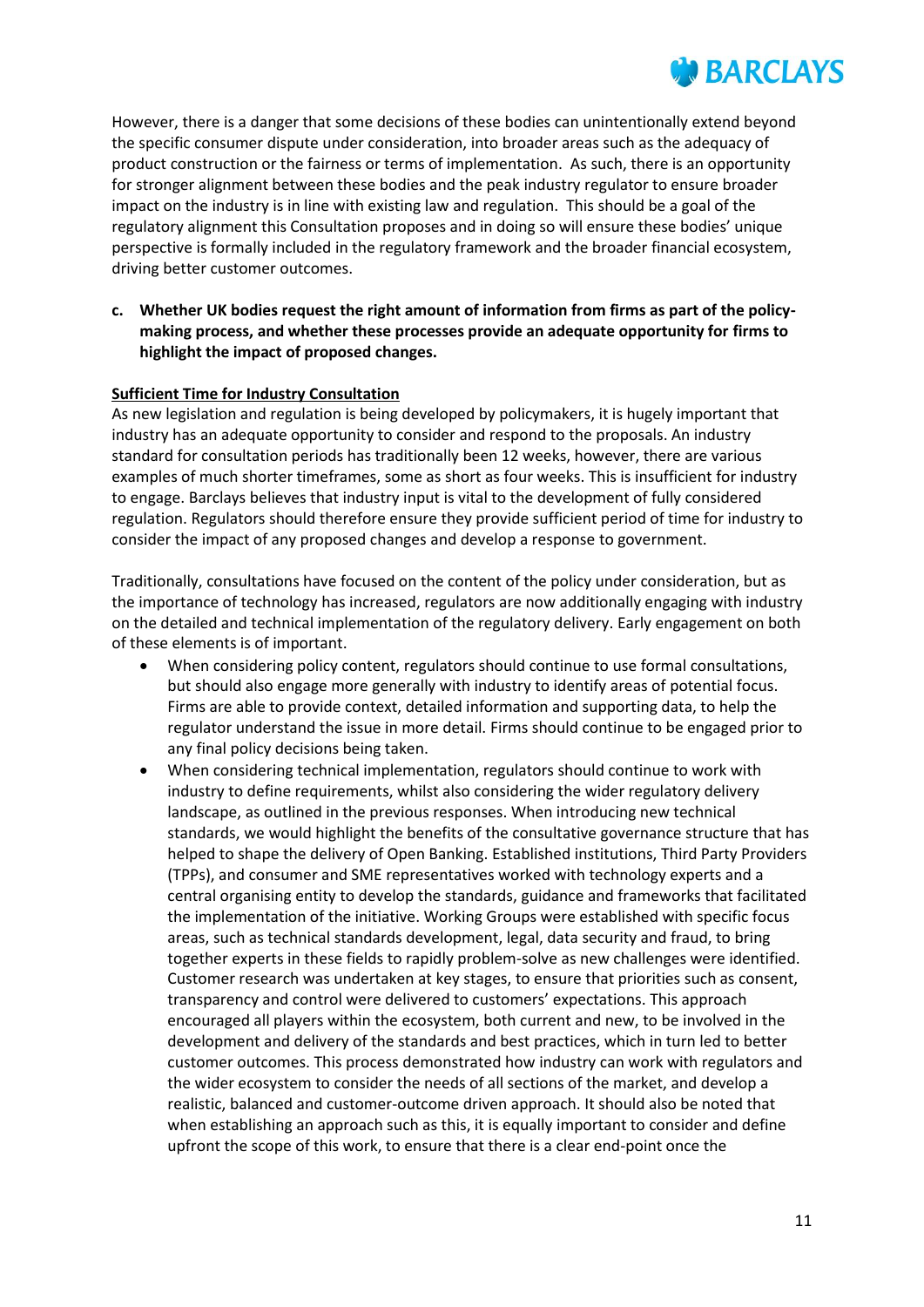

deliverables have been implemented, to avoid any potential future scope-creep and work that falls outside of the regulation.

#### **Increasing the Importance of Impact Assessments**

Impact assessments play an important function in policy development and are a key means to determine regulatory outcomes and areas for improvement. We believe that the scope of impact assessments should be expanded to consider important factors such as market fragmentation, competitive impact of the rules, or divergence against other jurisdictions.

An example of a lack of comprehensive impact assessment with large buyside firms is in the policymaking process relating to the Mifid II safeguarding regime, and the Market Abuse Regulation.

 Under the MIFID II safeguarding regime, UK financial institutions were required to deliver client statements of assets under custody with increased frequency, and subject to specific formatting. In addition, under the Market Abuse Regime, UK firms were required to deliver investment recommendation histories and disclosures to institutional clients at the time a recommendation was made. These two regulatory requirements are good examples of the need to balance the regulatory efforts to increase investor protection and transparency, actual demands of end investors. Neither of these regulatory requirements permitted more sophisticated institutional investors to opt out of delivery of data which they repeatedly stated they did not require in the volumes, frequency or format in which the regulation required it to be delivered.

A more focused impact assessment with the institutional investor client base prior to the implementation of the legislation (and a post-implementation thematic review) would have identified some of the unintended consequences of these regulations which resulted, in certain circumstances, in an oversaturation of data. In addition to this, the technology spend and operational resources required to facilitate compliance with the reporting obligations should be assessed more closely with the value-add which that information provides to the investors for whom it is being provided.

#### **Review Clauses in Regulation**

We support the process of embedding review periods into new pieces of legislation to monitor for unforeseen impacts, commonly seen in EU legislation. MiFID was originally implemented in 2007, with review requirements built into the legislation. This allowed for a full review of the impact of the regulations around 2012, by which point policymakers were able to review the requirements in an ordered fashion with the new perspective of the financial crisis. This resulted in a vastly amended regulation in 2017, which now once again is undergoing a review process to determine the extent to which the regulation has achieved its objectives, and the extent to which the regulation has created unintended consequences or has created a burden without corresponding benefit. This hardwiring of review periods being built into the regulation has permitted a structured review and refinement of the rules, taking account of the changing macro environment as relevant, and ensuring that unintended consequences of regulation can be amended in relatively short order.

- **2. How firms and the regulators can work together to make authorisation, supervision and enforcement more efficient, including:**
	- **a) How might firms and the regulators take advantage of new technology to make supervisory reporting more efficient, flexible and less burdensome.**

The regulatory environment is becoming ever more complex, with around 300 million pages of regulatory documents expected to be published by 2020. This poses challenges to firms' compliance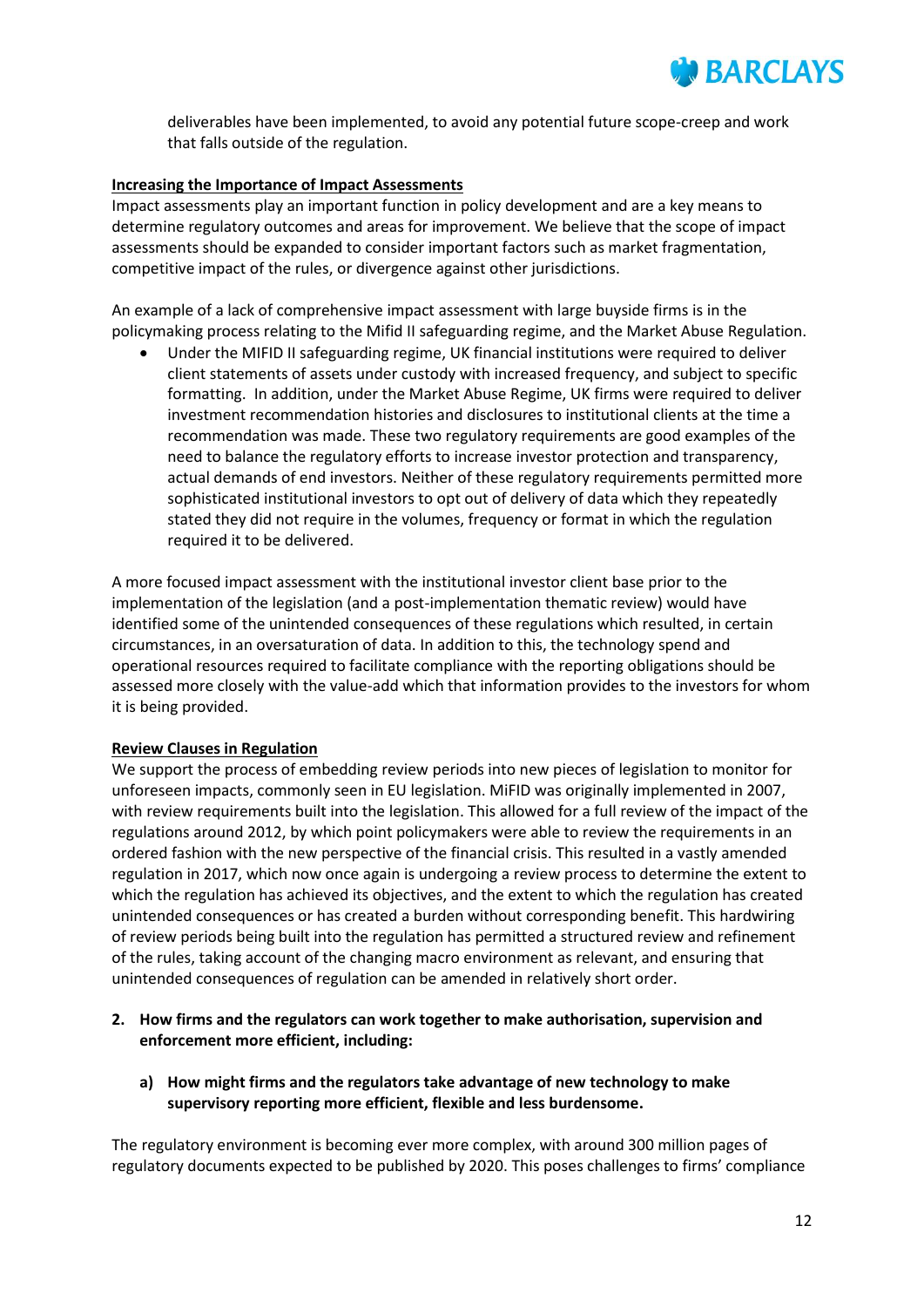departments and their ability to navigate the regulatory landscape, so creates a need for regulatory technology (or RegTech) solutions, which harness the use of applications on technologies (such as cloud computing and big data) to help firms meet their compliance and regulatory requirements as well as help regulators monitor and enforce their regulations. This need will only grow into the future. For example, between 2008-2016 there was a 500% increase in regulatory changes in developed markets, highlighting the need for scalable, reliable and efficient RegTech solutions.

Though RegTech clearly brings benefits for a number of areas, including onboarding, monitoring, detection and reporting, many regulated firms have yet to implement RegTech solutions throughout their institutions. The reasons are manifold, including: risks associated with use of new technologies (including lack of regulatory clarity and fragmentation with respects to regulation); differing education with regards emerging technologies and their applications; integration issues with a firms' legacy systems (although many RegTech firms recognise this challenge and where feasible try to adapt accordingly); and support by senior executives to invest in RegTech solutions given the numerous other costs that firms face. Lastly, one may instinctively question why an unregulated company is a key factor in compliance for a regulated firm.

It is worth noting that regulators globally are also supporting the development and uptake of RegTech solutions, as demonstrated by their creation or sponsorship of various RegTech initiatives, sandboxes and accelerator programs including the Financial Conduct Authority's and Bank of England's Digital Regulatory Reporting (DRR) initiative, TechSprints and the RegTech for Regulators accelerator.

The DRR initiative is focused on testing whether compliance with regulatory reporting requirements can be automated and exploring how technology could make providing data less dependent on human interpretation of their rulebooks and improve the quality of information they provide. The FCA, together with the BoE and various firms, including Barclays, are exploring how they can use technology to create machine-readable rules and link regulation, compliance processes, and firms' policies and standards together with firms' transactional applications and databases.

If successful, this opens up the possibility of a model-driven and machine-readable regulatory environment that could transform and fundamentally change how the financial services industry understands, interprets, and then reports regulatory information.

RegTech for Regulators (R2A) is an accelerator backed by the Bill & Melinda Gates Foundation, Omidyar Network, and the US Agency for International Development that partners with financial sector authorities, including the Philippines' central bank. One of R2A's aims is to evaluate the potential of technologies and data science to strengthen the capacity of the financial authorities to regulate, supervise and provide policy analysis, by improving and increasing the volume, variety, speed, and accuracy of data available to the financial authorities.

## **b) How might firms allow or facilitate data sharing between regulators to improve regulatory coordination.**

In an era where data is key there are different frameworks and considerations with respects of data sharing between regulators.

The role of technology and the importance of international collaboration should not be underestimated. The FCA recently conducted a RegTech TechSprint in conjunction with international policymakers, including the US Treasury and FDIC that looked at anti-money laundering